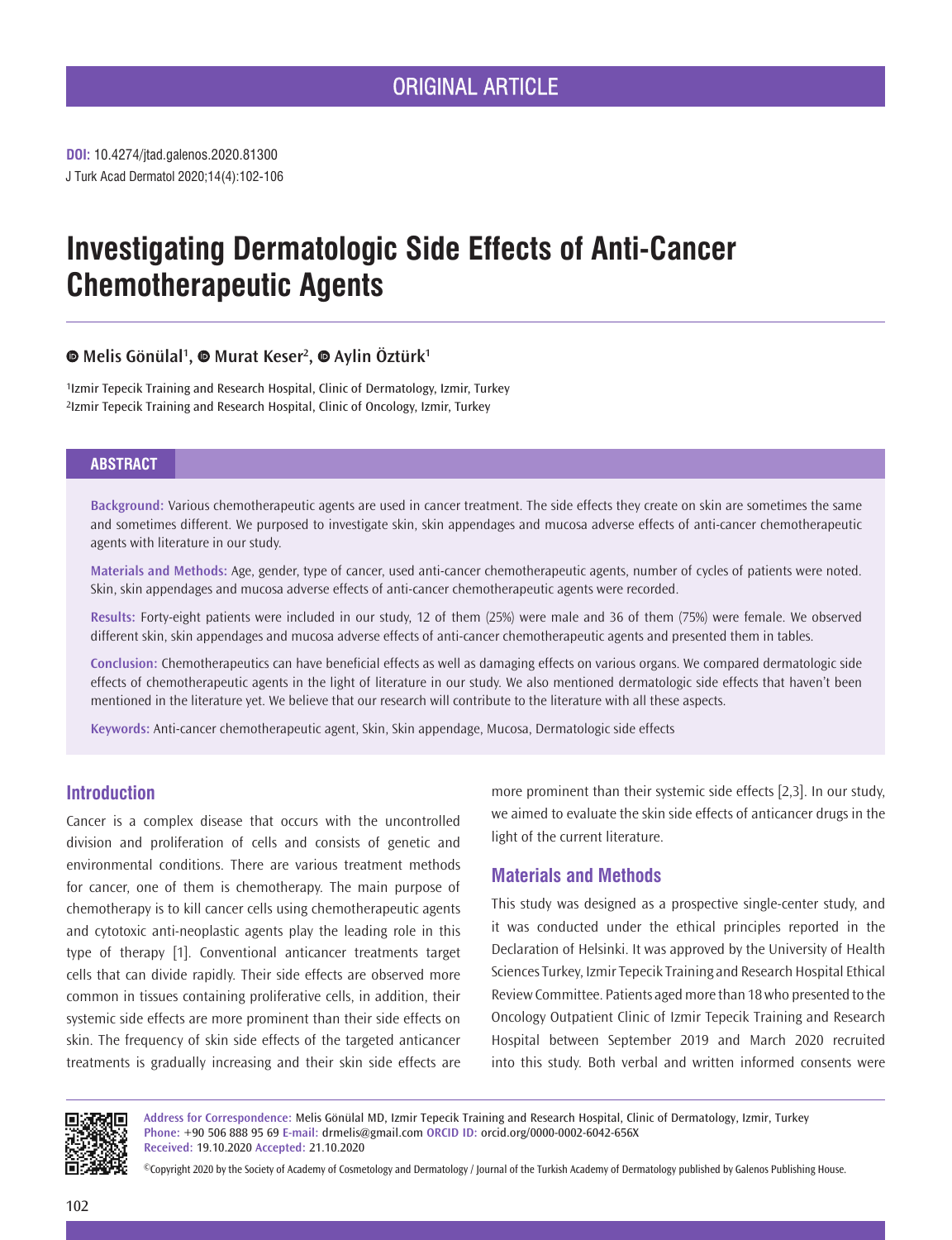obtained from study participants. The patients included in the study were those who were currently receiving chemotherapy for their own diseases. The patients who were followed up in the oncology clinic of our hospital and had side effects on the skin, mucosa and skin appendages because of their chemotherapy, were included for the research. We noted the age, gender, cancer type, chemotherapy drug, number of cycles, examination findings about side effects of chemotherapy on skin-mucosa-skin appendages of the patients. Dermatological regions with side effects were examined under six sub-units in terms of localizations: hair, scalp, nail, oral mucosa, genital mucosa, conjunctiva, skin.

#### **Statistical Analysis**

Statistical analyzes were performed using Statistical Package for Social Sciences (SPSS v.17.0, IBM Corporation, Armonk, NY, US) software. The results were evaluated with descriptive analysis.

## **Results**

During the study period, 48 patients were included to our study (12 male, 25%; 36 female, 75%). The mean age of all patients was 55.46±12.5 (minimum: 23, maximum: 82). We determined the mean age of female patients as 54.53±12.56 (minimum: 37, maximum: 82) and of male patients as 58.25±12.51 (minimum: 23, maximum: 75). Cancer types of the patients, types of chemotherapy and the side effects of these chemotherapies are shown in the tables (Table 1, 2).

#### **Discussion**

Various chemotherapeutic agents have been used for cancer treatment over the past 20 years. These drugs are divided into some

| Tablo 1. Cancer types of patients |                             |             |  |  |
|-----------------------------------|-----------------------------|-------------|--|--|
| <b>Types of cancer</b>            | Number (gender)             | Percent (%) |  |  |
| Lung                              | $1$ (male)                  | 2.1         |  |  |
| <b>Brain</b>                      | $1$ (male)<br>2.1           |             |  |  |
| Kidney                            | $1$ (male)<br>2.1           |             |  |  |
| Endometrium<br>leiomyosarcoma     | 1 (female)                  | 2.1         |  |  |
| Liver                             | $1$ (male)                  | 2.1         |  |  |
| Colon                             | 4 (3 female, 1 male)<br>8.3 |             |  |  |
| Larynx                            | $2$ (male)<br>4.2           |             |  |  |
| <b>Breast</b>                     | 28 (female)<br>58.3         |             |  |  |
| Stomach                           | 1 (female)<br>2.1           |             |  |  |
| Osteosarcoma                      | 1 (female)<br>2.1           |             |  |  |
| Ovary                             | 2 (female)<br>4.2           |             |  |  |
| Prostate                          | $1$ (male)<br>2.1           |             |  |  |
| Rectum                            | $2$ (male)<br>4.2           |             |  |  |
| <b>Testis</b>                     | 4.2<br>2 (male)             |             |  |  |

subgroups according to their mechanisms; signal transduction inhibitors [epidermal growth factor receptor (EBFR) antagonists, multikinase inhibitors], proteasome inhibitors, spindle inhibitors (taxanes, vinca alkaloids), antimetabolites (purine analogs, primidine analogs), genotoxic agents. These chemotherapeıtics may have various dermatological side effects [4].

In our study, it is thought that the papulopustular rash is mostly due to cetuximab if we compare the dual use of 5-fluoroucil (5- FU) and cetuximab with the triple use of 5-FU, oxaliplatin and cetuximab. Oxaliplatin didn't cause any additional skin findings in these two drugs combinations. Cetuximab had caused only herpes zoster in its single use. The most common side effect of cetuximab, an EBFR inhibitor, is papulopustular rash seen in 60% to 80% of patients [5]. According to the data of our study, this side effect can be brought to the fore even in combination therapies. In the work of Yazganoğlu and Baykal [6], papulopustular rash on the face of a female patient 62-year-old, had been observed in the dual use of 5-FU and cetuximab, too. Interestingly, the triple use of 5-FU, cetuximab and carboplatin caused seborrheic dermatitis and xerosis as dermatological side effects. Platins are in the cytotoxic cancer treatment category and their most common side effect is alopecia [7]. In the combination therapies using oxaliplatin and carboplatin, alopecia didn't occur. We thought that other agents in the combination could prevent the occurrence of alopecia. In the triple use of 5-FU, irinotecan, cetuximab, oral mucosa pigmentaiton and eczema on the hands were observed, these are rare side effects. We determined oral aphthaes and desquamation on hands and feet in the triple use of 5-FU, irinotecan and aflibersept in our study, papulopustular rash didn't occur. Aflibersept has inhibitory effects on vascular endothelial growth factor (VEGF), can lead to thrombotic events [8]. We thought the cause of oral aphthae of our case was aflibersept. In addition, there were publications in the literature that aflibersept caused ulcers in the abdominal wound scar and around the stoma [8,9]. According to tha data of our study, carboplatin and oxaliplatin could occur side effects more quickly. It could be observed that 5-FU, cetuximab, irinotecan and aflibersept were slow to cause dermatologic side effects.

Bevacizumab is a VEGF inhibitor and papulopustular rash because of it has been reported in a small number of cases [6]. It is known that irinotecan causes papulopustular rash. In our research, in the dual use of bevacizumab and irinotecan, the occurence of telangiectasia contradicts the mechanism of bevacizumab, this suggests that irinotecan may be more dominant in the formation of telangiectasia. Additional studies are needed in this topic. We observed that dominant side effect was erythema on face and neck in the triple use of capecitabine, oxaliplatin, bevacizumab. Capecitabine is the prodrug of 5-FU. We thought that capecitabine was responsible for this erythema because the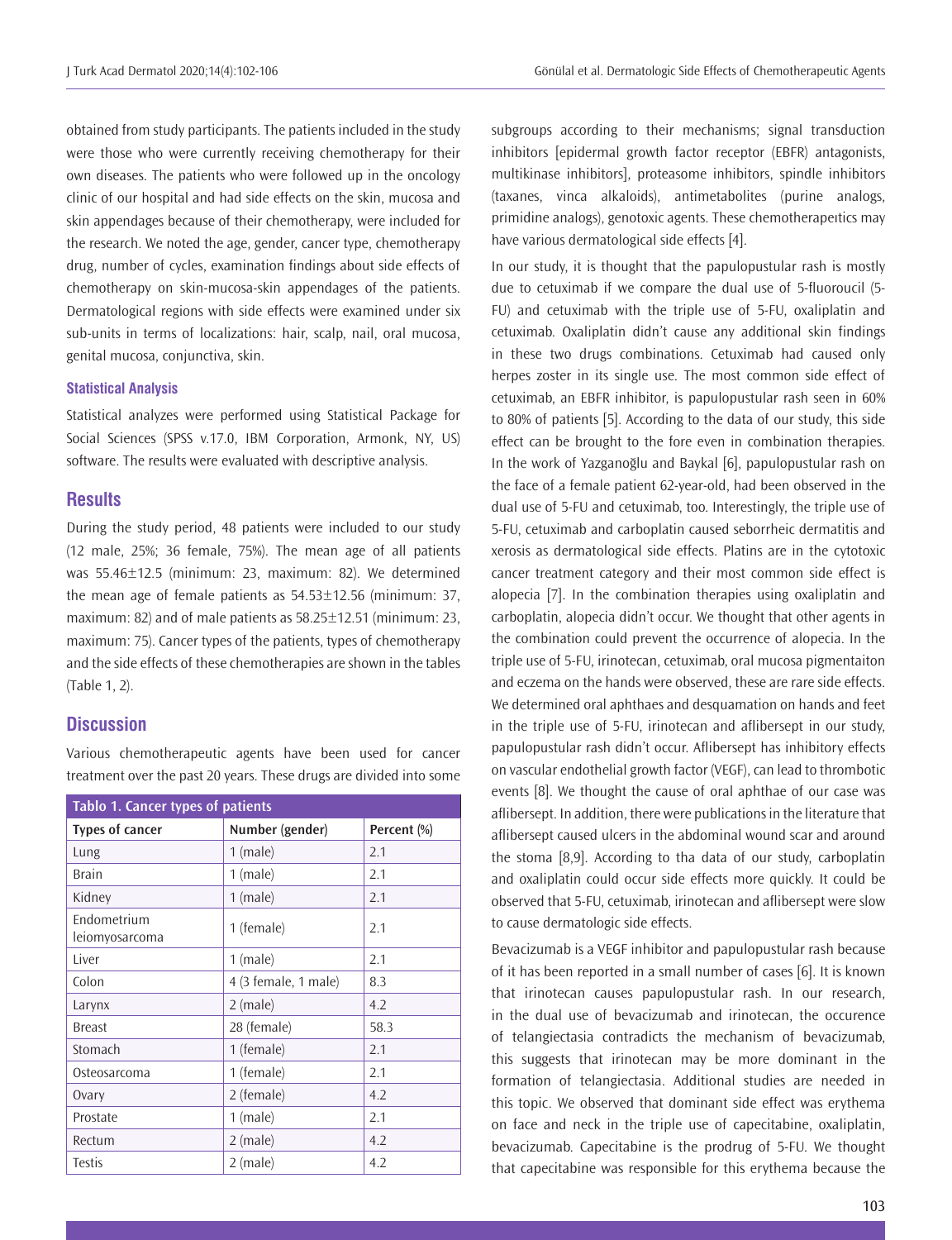dominant dermatologic side effect of oxaliplatin was alopecia and of bevacizumab was ulcer on skin. Photosensitive lichenoid skin reaction had been reported in a female patient 73-year-old because of capecitabine in the literature [10]. According to our study, side effects of paclitaxel were observed until the 12th cycle and in the dual use of paclitaxel and carboplatin dermatologic side effects occured earlier and less amount. Dominant side effects of taxans (dosetaxel, paclitaxel) are reversible alopecia, dorsal hand foot syndrome, edema, flexural and intertriginous rash, onycholysis, mucositis. It was reported that hand foot syndrome was caused

| Tablo 2. Chemotherapies and side effects on skin-mucosa-skin appendages                                   |            |                |                                                                                                                                                                                                                                                                                                                    |  |  |
|-----------------------------------------------------------------------------------------------------------|------------|----------------|--------------------------------------------------------------------------------------------------------------------------------------------------------------------------------------------------------------------------------------------------------------------------------------------------------------------|--|--|
| Chemotherapy (type of cancer)                                                                             | Number (%) | Cycle number   | Side effects                                                                                                                                                                                                                                                                                                       |  |  |
| 5flouracil+oxaliplatin+cetuximab (colon)                                                                  | 1(2.1)     | 5              | Papulopustular rash on face, front of body and back                                                                                                                                                                                                                                                                |  |  |
| 5flouracil+irinotecan+aflibersept (colon)                                                                 | 1(2.1)     | 10             | Oral aphthae, desquamation on hands and feet                                                                                                                                                                                                                                                                       |  |  |
| 5flouracil+setuximab (liver)                                                                              | 1(2.1)     | 17             | Papulopustular rash on scalp, neck, front of body and<br>back                                                                                                                                                                                                                                                      |  |  |
| 5flouracil+carboplatin+setuximab (larynx)                                                                 | 1(2.1)     | 3              | Seborrheic dermatitis on scalp, xerosis on body, arms and<br>legs                                                                                                                                                                                                                                                  |  |  |
| Bevacizumab+irinotecan (brain)                                                                            | 1(2.1)     | $\overline{4}$ | Hair loss, telangiectasia on front of body                                                                                                                                                                                                                                                                         |  |  |
| Bleomycin+etoposide+cisplatin (testis)                                                                    | 2(4.2)     | $3$ and $4$    | Hair loss, onychomadesis and onychogrifosis on thumb<br>nail, onychogrifosis, oral aphthae, acne on shoulders,<br>ecchymosis on front of body and back                                                                                                                                                             |  |  |
| Carboplatin+paklitaxel (ovary)                                                                            | 2(4.2)     | 6              | Hair loss, eczema on soles of feet, telangiectasia on legs                                                                                                                                                                                                                                                         |  |  |
| Doxorubicin+cyclophosphamide<br>(breast cancer in 7 patients, endometrium<br>leiomyosarcoma in 1 patient) | 8(16.8)    | $2 - 4$        | Hair loss, alopecia totalis, seborrheic dermatitis on scalp,<br>oral aphthae, swelling of the palate, melanonychia<br>striata on the nails, hyperpigmented macules on hands,<br>seborrheic keratosis on armpits, ulcer and seborrheic<br>dermatitis on front of body, eczema on legs                               |  |  |
| Docetaxel (prostate)                                                                                      | 1(2.1)     | 3              | Hair loss, eczema on legs                                                                                                                                                                                                                                                                                          |  |  |
| Docetaxel+transtuzumab+pertuzumab (breast)                                                                | 4(8.4)     | 3, 7, 8        | Hair loss, eyebrow loss, oral aphthae, folluculitis<br>on genital mucosa, papulopustular rash on front of<br>body, inflamation on thumbs, thickening of nails and<br>melanonychia striata on nails, erythema on armpits,<br>groins and soles of feet, xerosis                                                      |  |  |
| Docetaxel+cyclophosphamide (breast)                                                                       | 2(4.2)     | 1 and $2$      | Hair loss, papulopustular rash on scalp, excoriation on<br>front of body and back, desquamation on finger tips                                                                                                                                                                                                     |  |  |
| Epirubicin+docetaxel (breast)                                                                             | 1(2.1)     | 1              | Hair loss, oral aphthae, tinea corporis on front of body                                                                                                                                                                                                                                                           |  |  |
| 5flouracil+irinotecan+setuximab (rectum)                                                                  | 1(2.1)     | 4              | Acne on scalp and face, pigmentation on oral mucosa,<br>eczema on hands                                                                                                                                                                                                                                            |  |  |
| Capecitabin (colon)                                                                                       | 1(2.1)     | 6              | Desquamation on hands and feet                                                                                                                                                                                                                                                                                     |  |  |
| Capecitabin+oxaliplatin+bevacizumab (colon)                                                               | 1(2.1)     | $\overline{2}$ | Erythema on face and neck                                                                                                                                                                                                                                                                                          |  |  |
| Carboplatin+ifosfamide+etoposide (osteosarcoma)                                                           | 1(2.1)     | 3              | Hyperpigmentation on face                                                                                                                                                                                                                                                                                          |  |  |
| Nivolumab (kidney)                                                                                        | 1(2.1)     | $\overline{4}$ | Seborrheic dermatitis on face and scalp                                                                                                                                                                                                                                                                            |  |  |
| Oxaliplatin+capecitabine (rectum and stomach)                                                             | 2(4.2)     | 4              | Seborrheic dermatitis on scalp, thickening on thumb<br>nails, papulopustular rash on neck, front of body and<br>back                                                                                                                                                                                               |  |  |
| Paclitaxel (breast)                                                                                       | 10(21)     | $2 - 12$       | Hair loss, alopecia totalis, xerosis of hair, hair whitening,<br>onychomadesis, melanonychia striata and leukonychia on<br>nails, easy breakage in nails, oral aphthae, erythematous<br>plaque on genital mucosa, inflamation on thumb, xerosis<br>cutis, dorsal hand foot syndrome, geografic tongue,<br>pruritus |  |  |
| Paclitaxel+transtuzumab (breast)                                                                          | 2(4.2)     | $3$ and $6$    | Hair and eyebrow loss, xerosis cutis                                                                                                                                                                                                                                                                               |  |  |
| Setuximab (larynx)                                                                                        | 1(2.1)     | 11             | Herpes zoster                                                                                                                                                                                                                                                                                                      |  |  |
| Cisplatin+pemetrexed (lung)                                                                               | 1(2.1)     | $\mathbf{1}$   | Papulopustular rash on front of body and back                                                                                                                                                                                                                                                                      |  |  |
| Transtuzumab (breast)                                                                                     | 1(2.1)     | 16             | Melanonychia striata, herpes zoster                                                                                                                                                                                                                                                                                |  |  |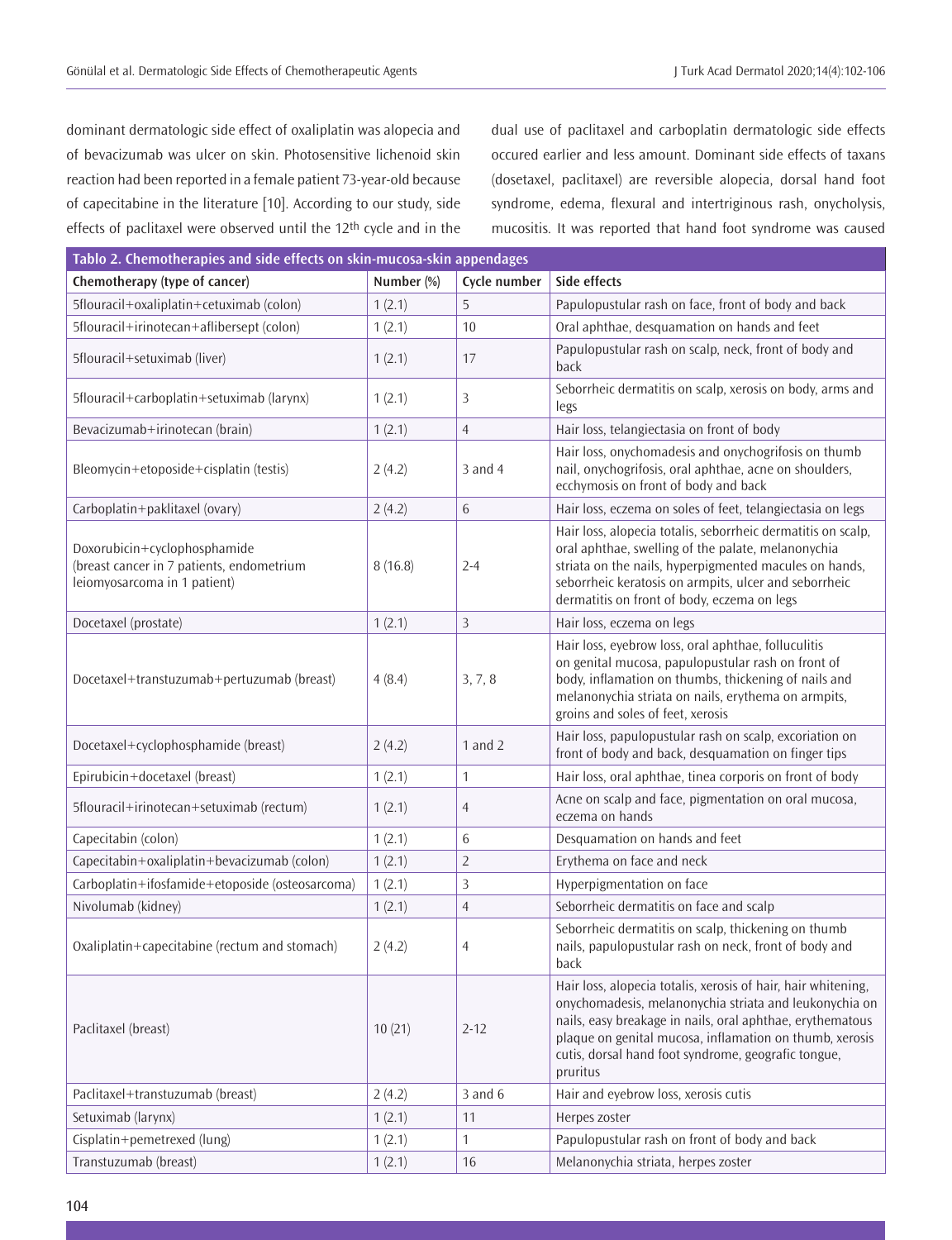by especially docetaxel [11]. In our research, we observed that this syndrome could be caused by paclitaxel although rare. These dominant side effects were in line with the results of our study. The side effects of transtuzumab are mild on the skin. In the study of Adachi et al. [12], skin side effects in 25 patients, nail side effects in 14 patients and both skin and nail side effects in 12 patients were observed. Eruptions on face and body, thinning of skin of hands and feet, pruritus, xerosis cutis, softening and thinning of nails, paronychia, discoloration were determined. In our study, in the single use of transtuzumab, melanonychia striata and herpes zoster occured. To sum up, we thought that carboplatin and transtuzumab could decrease the side effects of paclitaxel in the combination treatments.

The most side effects of capecitabine are edema on hands and feet, feeling of tightness and pain [13]. In our study we observed desquamation on hands and feet, probably, we thought that there was edema firstly and desquamation developed as the skin healed.

In the research of Prussick et al. [14], in the triple use of carboplatin, ifosfamide and etoposide, periorbital erythema, mucositis, erythema on face and groin occured in eight patients. In addition there are publications that reported hyperpigmentation because of ifosfamide in the literature [15]. These results were consistent with our study.

In the study of Swain et al. [16], alopecia, rash on body, pruritus and xerosis cutis occured in the triple use of pertezumab, transtuzumab and dosetaxel. Baselga et al. [17] detemined alopecia, rash on body, peripheral edema, xerosis cutis in their research. In the research of Nakatsukasa et al. [18], peripheral edema and rash on body occured in the dual use of cyclophosphamide and dosetaxel in 48 female patients. Nitz et al. [19] determined hand and foot syndrome and mucositis/stomatitis in 198 patients. These all results were consistent with our research.

In the study of Petrioli et al. [20] stomatitis was observed in 10 patients of those using epirubicin only, in five patients of those using dosetaxel only. Hand and foot syndrome was determined in six cases of those using epirubicin only and in three cases of those using dosetaxel only. Accoding to these results, epirubicin has a higher potential to cause side effects on skin and its appendages than docetaxel. We observed in our study that hair loss, oral aphthae, tinea corporis on front of body could occur in the dual use of epirubicin and dosetaxel.

Nivolumab is a chemotherapeutic agent from the programmed cell death inhibitor 1 group. It causes lichenoid reactions, eczema, vitiligo and pruritus especially [21]. Incompatible with this study we observed that nivolumab could cause seborrheic dermatitis on face and scalp.

#### **Study Limitations**

Our study has some limitations which need to be considered while evaluating its findings. First, it is a single-center study. Second, although oncologist was always working in the same part of hospital, dermatologists were working in the three different parts of the hospital during the process of research, therefore patients who had skin damage because of anticancer drugs, couldn't be sometimes examined by dermatologists. If dermatologists and oncologist always worked in the same part of hospital, the number of patients would be higher.

## **Conclusion**

In conclusion, chemotherapeutics can have beneficial effects as well as damaging effects on various organs. We compared dermatologic side effects of chemotherapeutic agents in the light of literature in our study. We also mentioned dermatologic side effects that haven't been mentioned in the literature yet. We believe that our research will contribute to the literature with all these aspects.

#### **Ethics**

**Ethics Committee Approval:** It was approved by the University of Health Sciences Turkey, Izmir Tepecik Training and Research Hospital Ethical Review Committee (protocol number: 2019/13-30, date: 11/09/2019).

**Informed Consent:** Both verbal and written informed consents were obtained from study participants.

**Peer-review:** Externally and internally peer-reviewed.

#### **Authorship Contributions**

Surgical and Medical Practices: M.G., M.K., A.Ö., Concept: M.G., M.K., A.Ö., Design: M.G., M.K., A.Ö., Data Collection or Processing: M.G., M.K., A.Ö., Analysis or Interpretation: M.G., M.K., A.Ö., Literature Search: M.G., M.K., A.Ö., Writing: M.G., M.K., A.Ö.

**Conflict of Interest:** No conflict of interest was declared by the authors.

**Financial Disclosure:** The authors declared that this study received no financial support.

#### **References**

- 1. Baykara O. Current modalities in treatment of cancer. Balikesir Saglik Bil Derg 2016;5:154-165.
- 2. Kaul S, Kaffenberger BH, Choi JN, Kwatra SG. Cutaneous adverse reactions of anticancer agents. Dermatol Clin 2019;37:555-568.
- 3. Shi VJ, Levy LL, Choi JN. Cutaneous manifestations of nontargeted and targeted chemotherapies. Semin Oncol 2016;43:419-425.
- 4. Fabbrocini G, Cameli N, Romano MC, Maria Mariano, Panariello L, Bianca D, Monfrecola, G. Chemotherapy and skin reactions. J Exp Clin Cancer Res 2012;31:50.